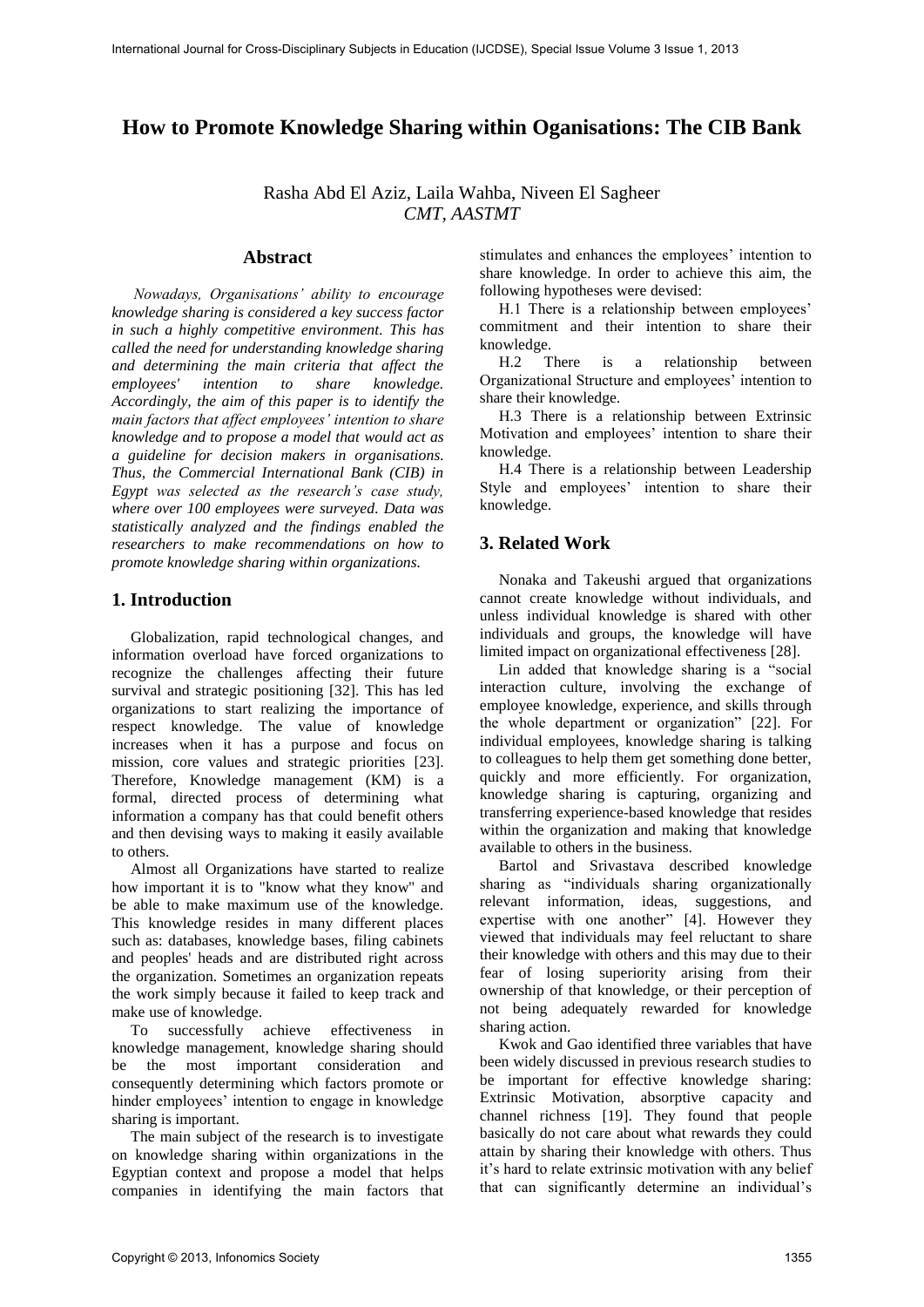attitude toward knowledge sharing behavior. However, if the recipient equipped with large absorptive capacity, he can learn and use the knowledge shared by the contributor and both sides can experience the effectiveness of knowledge sharing. They also added that people would hold favorable attitude toward knowledge sharing behaviors if they feel convenient and flexible in time and place to engage in such activities.

Cabrera, Collins and Salgado focus on a number of psychological and organizational variables that may explain part of the variance among individuals in terms of participation in knowledge sharing [9]. These variables are: (i) Individual variables (Personality, Self-Efficacy, and Organizational Commitment); (ii) Individual perceptions of how the organization is managed (Job Autonomy, Reward associated with knowledge sharing and Perceived Support from co-workers and supervisors); and (iii) individual perceptions about existing knowledge management systems (Availability and Quality of the systems).

Reviewing literature revealed several factors affecting Knowledge sharing within organizations. Zarraga and Bonache found that some of the elements of the climate had more effect on the transfer of knowledge such as (Mutual Trust and Access to Help) while (Active Empathy and Lenience in Judgment) had more effect on creation of knowledge [39]. Kim and Lee found that Social Networks, Performance-Based Rewards System and Employee's usage of IT applications are all positively associated with high levels of employees' knowledge sharing capabilities [17].

Kwok and Gao found that extrinsic motivation had negative effect on people's attitude toward knowledge sharing while channel richness and high level of absorptive capacity lead to individual's more favorable attitude toward knowledge sharing [19].

Cabrera, Collins and Salgado found that selfefficacy, organizational commitment, perception of support from colleagues and extrinsic rewards had positive effect on knowledge sharing [9]. Bock, Zmud, Kim and Lee found that organizational climate [6]; Anticipated Reciprocal Relationships and Sense of Self Worth exerted a strong influence on individual's intentions to engage in knowledge sharing. While extrinsic rewards may hinder rather than promote the development of favorable attitudes toward knowledge sharing.

HSU found that Organizational Climate in terms of innovative reward system, "Bottom-UP" management style and hypertext organizational structure play a dominant role in Knowledge Management as it motivates individual's creativity and encourage employees to share their knowledge and expertise with others [15]. Tohidinia and Mosakhani found that both perceived self-efficacy and anticipated relationships positively influenced

attitude toward knowledge sharing, while expected extrinsic rewards had no significant relationship with attitude toward knowledge sharing. Furthermore, they found that organizational climate influence knowledge sharing subjective norms.

### **4.1. Organizational Commitment**

Allen and Meyer suggested that 'A committed employee is one who will stay with the organization through thick and thin, attends work regularly, puts in a full day, protects company assets, and who shares company goals' Positive outcomes or outputs at work will often cause higher commitment [1]. In 1991, they noted that commitment as a psychological state has at least three separable components: affective attachment to the organization, perceived costs with leaving the organization and obligation to remain with the organization.

 Affective commitment based on emotional attachment to the organization. Employees choose to remain with the organization because they want to stay. Continuance commitment refers to employee's awareness that costs are associated with leaving the organization, employees whose primary link to the organization is based on continuance commitment remain because they want to do so. Normative commitment refers to an employee's feelings of obligation to continue employment; employees with a high level of normative commitment feel that they ought to remain with the organization. An employee can experience all three forms of commitment to varying degrees. One employee for example might feel both a strong desire and a strong need to remain, but little obligation to do so. Cabrera, Collins and Salgado found that even though the three components of organizational commitment may be related to knowledge sharing in organizations, they stated that participation in knowledge sharing will be especially sensitive to the level of an employee's affective commitment [9].

Gallie et al. suggested that developing the trust, motivation and commitment of workers represents one of the key issues in relation to the management of knowledge workers [12]. This is important because workers with high levels of organizational commitment are less likely to leave, are more likely to be highly motivated, and will probably be more willing to share their knowledge within the organization. They added that commitment may be an important variable influencing the attitudes of workers towards participating in KM initiatives or in sharing their knowledge with colleagues. Thus the commitment levels have two potential impacts on organizational KM initiatives. Not only may commitment levels affect the willingness of workers to share their knowledge, but they also affect the extent to which workers remain loyal to their organizations.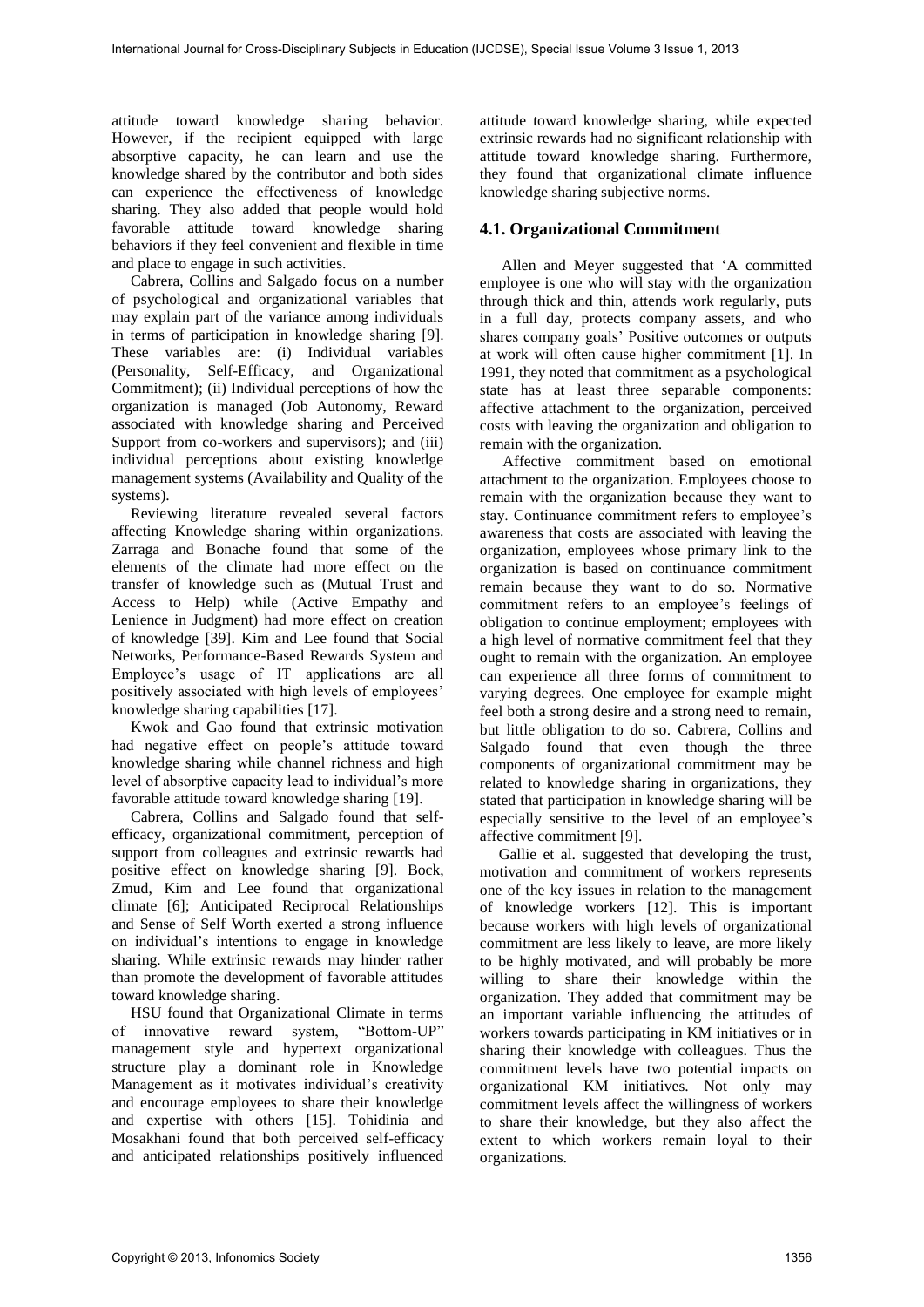McKenzie et al. found that individual commitment to KM initiatives is linked to commitment from senior management who must send a message that KM is critical to the company's success [24]. To do so they have to identify what types of knowledge are most important to the company, describe their vision of how knowledge can make a difference to the organization, behave in a way that's consistent with that vision and providing funding and resources to enable people to act in accordance with their good intentions. They also stated that those organizations that appear to be most successful at winning commitment were characterized by their recognition that knowledge is strategically important to their business, their understanding of the value of their knowledge assets and the influential champions for knowledge initiatives. They have also engaged individuals at all levels of the organization, including middle managers, in the initiatives. Commitment is maintained through providing both positive feedback on the outcomes of KM activities, and learning from mistakes.

### **4.2. Organizational Structure**

Burns and Stalker found that in order to succeed organizations must adapt its structure to conditions determining change or stability in the market it depends on. Organizations are typically mechanistic or organic [8]. The least effective organization tends to rely on a mechanistic structure which is characterized by bureaucracy, vertical communication, a high division of labor, a precise definition of rights and obligations attached to each functional role, centralized and formal authority, specialization and a low degree of autonomy on all levels of the organization. Thus Knowledge in the bureaucratic organization rests at the top of the hierarchy and is not easily shared between organization's members.

On the other hand, they argued that the most effective organization deal with uncertainties and develops an organic structure which is characterized by flexibility, horizontal communication and open by means of providing information and advice rather than orders, decentralized and informal authority, strong emphasis on teamwork and task forces and employee empowerment. Thus Burns and Stalker concluded that in order for the organization to achieve its objectives and gain competitive advantage, management has to shift its organizational design from one that is bureaucratic into one that is open and adaptive

Sabri believes that it's difficult for organizations to succeed in knowledge intensive economy without influencing power in the organizational design for effective knowledge management [32]. Consequently organizations must coordinate its strategy,

organizational structure and corporate culture in a way that promotes knowledge sharing. She added that if the existing culture in the organization is power or role oriented, it will fit a mechanistic form of structure but this will not lead to a knowledge creating organization. However, if the existing culture is achievement or support oriented, it will fit an organic form of structure and this will lead to knowledge creating organizations because such organizations are adaptive, more effective for continuous learning and good for innovation and creativity.

Nonaka and Takeuchi proposed the hypertext organizational structure which combines the advantages of hierarchical structure and task force and in turn facilitates the transfer of knowledge at various levels [28]. In hierarchical structure, tacit and explicit knowledge are internalized and combined to generate novel knowledge. In task force, tacit and explicit knowledge are socialized and externalized to generate new knowledge.

## **4.3. Leadership Style**

Singh stated that it has been a common understanding among behavioral thinkers that if the firm has the best of best leadership practices in operation, other organizationally-desired mechanisms, will automatically fall in line [34]. Therefore, the leaders have direct impact on how the companies should approach and deal with knowledge management processes and practices. If the boss takes knowledge seriously, the rest of the company will follow automatically.

Bryant found that workers are more likely to share knowledge when they are praised by mangers, having knowledge sharing as part of their performance evaluations and are provided financial and non-financial rewards for sharing [7]. Team leaders have control over praise and performance evaluations, but also require support from higher levels of management to provide raises, bonuses and other rewards for sharing behaviors.

Noanaka viewed that leaders provide the context in which workers create knowledge and can influence the levels of creativity in the organization [26]. Leaders have direct control over what activities are rewarded, what behaviors are encouraged and how work will be valued on the organization. These factors influence worker's ability to develop new knowledge.

 Srivastava, Bartol and Locke defined knowledge sharing as "a team process where team members share task relevant ideas, information and suggestions with each other" [5]. They also viewed that knowledge sharing is an important component of knowledge management as it helps in codifying the repository of available knowledge in organizations and increasing it over time but it does not happen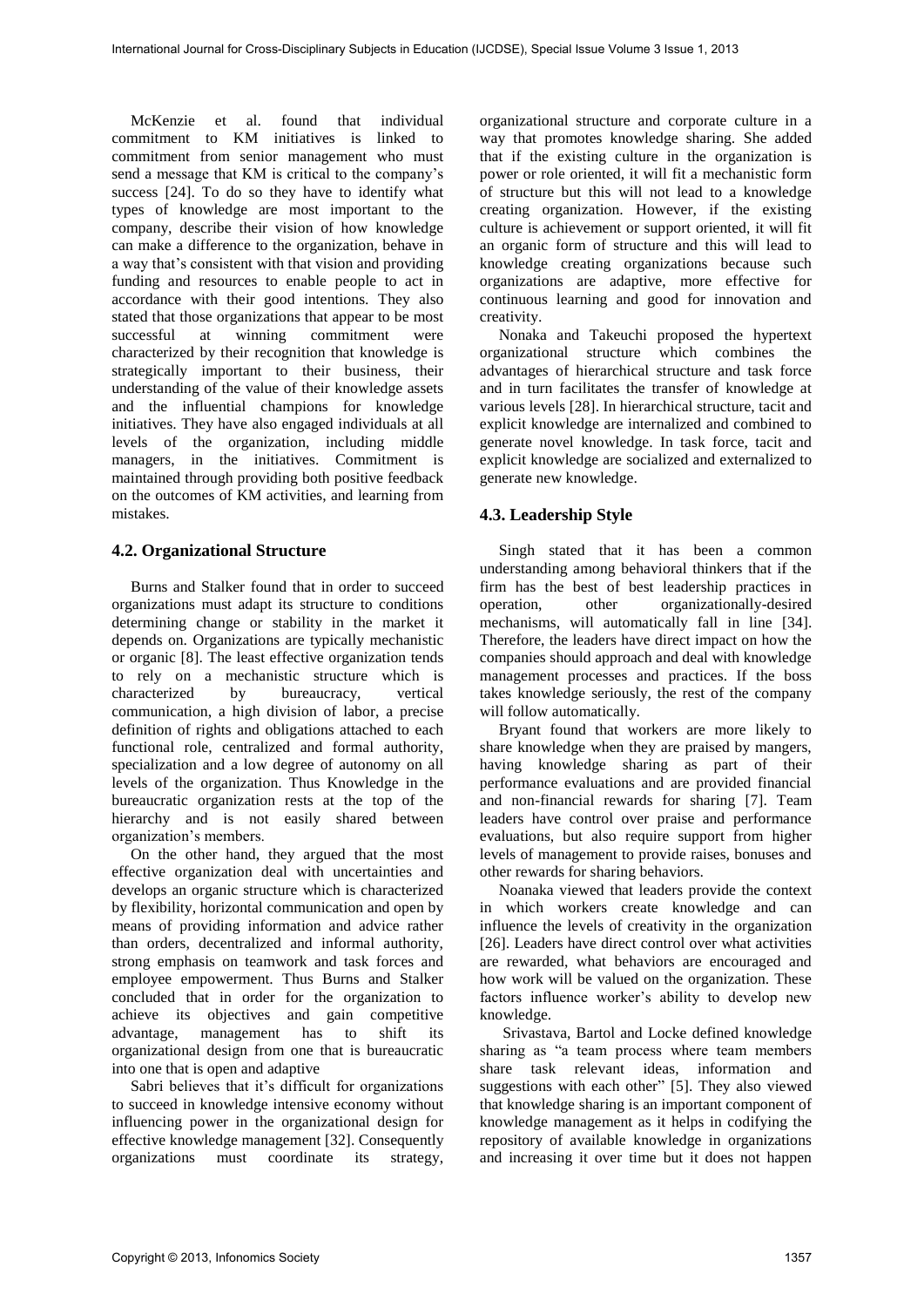automatically without the help of a team leader. When team members receive fair recognition from their leader for their contribution of ideas and information, they are motivated to share their unique knowledge with one another. Similarly, participative decision making and coaching behavior of an empowering leader encourage knowledge sharing as it includes encouraging team members to solve problems together, thereby providing them with opportunities to share their knowledge. Singh also found that both directive and supportive styles of leadership have negative relationship with KM processes and practices at the workplace, this means that if the knowledge workers' job behaviors are controlled and regulated by their superiors, these knowledge workers would not feel at home to contribute to the organizational goal of creating and managing knowledge for competitive advantages [34]. On the other hand, consulting and delegating modes of leadership behaviors have been found to be associated with creation, management and application of knowledge and this can be achieved because employees feel free to experiment and innovate

HSU distinguished between two types of management styles: "Up-Down" management and "Bottom-Up" management and he found that as the "Bottom-Up" management style encourages management autonomy it affects in turn knowledge creation and knowledge sharing because knowledge creation depends on employees instead of top management and it's suitable for handling implicit knowledge however, the lack of interaction between individuals hinder the knowledge sharing within organizations [15].

Bryant viewed that several elements of transformational leadership style fit with managing knowledge [7]. Transformational leaders create an atmosphere conductive to knowledge sharing and creation by using charisma, encouraging intellectual development and by paying individual attention to workers. Transformational leaders provide a vision, inspire workers and give individual considerations; therefore, their style fits with the needs of knowledge workers because they usually have more experience than their supervisors, tend to be self-motivated, and require less direct supervision.

### **4.4. Extrinsic Rewards**

Cabrera, Collins and Salgado noted that intentions to perform a certain action are in part determined by consequence expectations [9]. The more positive outcomes associated with a given action, the more inclined the person will be to perform that action. Therefore, sharing knowledge may be in part determined by the rewards associated with such behavior. Bartol and Srivastava [4] added that unless the knowledge source can have a positive response to

the question, "What will benefit me?" knowledge sharing behavior is less likely to happen, so organizations must know how reward systems can be effective. Cabrera and Cabrera also stated that one of the reasons for not contributing to knowledge repositories is a reluctance to spend time on knowledge sharing because employees believe that they should spend their limited time on what they perceive to be more productive activities [10]. So when these behaviors are directly evaluated and rewarded, employees are more likely to see them as integral part of their job responsibilities. When this is the case, the time spent on knowledge sharing will not be considered an opportunity cost or time that could have been spent on more productive activities. Yang and Chen investigated the relationship between organizational knowledge capabilities and knowledge sharing and they found that reward, compensation, promotion and prizes are among the incentive systems which encourage individuals to contribute their professional knowledge to organizations [38].

Taylor also stated that incentives can be structured to reward individual performance, team performance, or both [35]. Group-Based incentives, such as profit sharing rewarding employees for collective effort which foster knowledge sharing and increase team output. Tournament-Based incentive which is for example, awarding a bonus to the top seller each month, this type of incentive encourages competition between employees and consequently provides a disincentive to share knowledge. And finally, a Piece Rate incentive which motivates employees to do their individual best but removes competition, as there is no penalty for helping others, therefore encouraging knowledge sharing.

Zarraga and Bonache stated that the traditional reward systems reward those who produce rather than those who share [39]. Therefore, if an individual is rewarded for what he knows and the others do not know, sharing and disseminating will have a high cost to the individual. Thus group incentives and promotion systems encourage individuals to be more collaborative and help create a suitable climate for knowledge sharing. Cabrera and Cabrera agreed with them in that reward systems based on group or firm performance and stock ownership programs will reinforce collective goals and mutual cooperation that should lead to higher levels of trust necessary for knowledge exchanges [10]. Kim and Lee also found that the level of performance-based reward systems is positively associated with employee knowledge sharing because it promotes involvement and communication among employees to share their information on the organizational performance [17].

Bartol and Srivastava [4]; and Taylor [35] stated that rewards can range from monetary incentives such as bonuses to non monetary awards such as dinner gift certificates or public recognition that do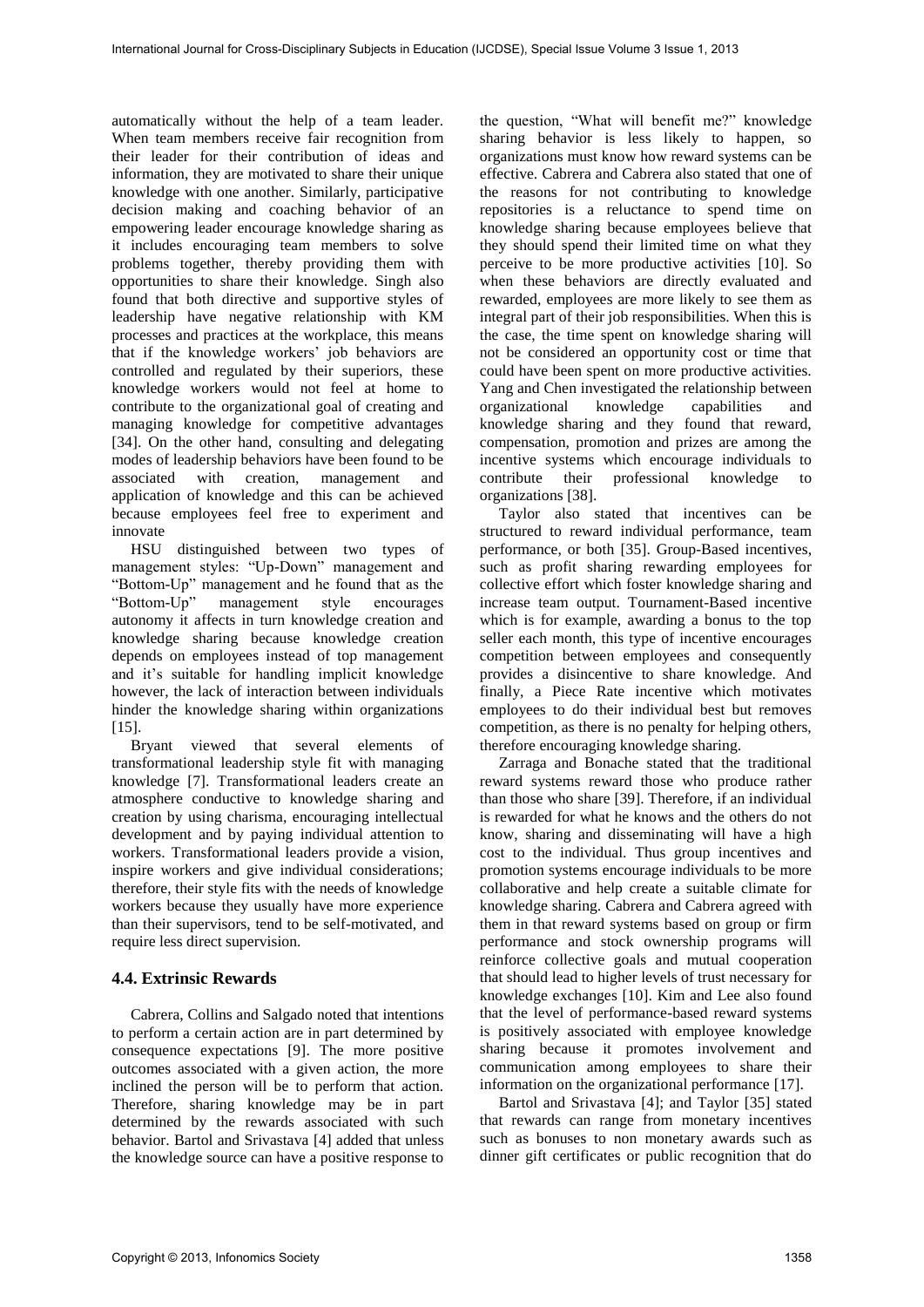not have a monetary value. Lin found that these forms of extrinsic motivation may stimulate knowledge sharing because employees' extrinsic motivation to share their knowledge with others is based on their perception of the value received from this exchange [22]. So these employees are engaged in knowledge sharing process based on cost-benefit analysis comparing the rewards expected from the exchange with the effort involved in that exchange. If the benefits or rewards exceed or equal the effort involved, then the exchange process will continue.

However, Bock, Zmud, Kim and Lee found that contrary to commonly accepted practices associated with knowledge management initiatives, a felt need for extrinsic rewards may hinder - rather than promote - the development of favorable attitudes toward knowledge sharing [6]. Kwok and Gao also found that the term extrinsic motivation refers to the performance of activities in order to attain some separable consequence [19]. So since extrinsic motivation is imposed by some external forces, extrinsically motivated behaviors are typically less autonomous and are performed for a separable outcome such as punishment or rewards and this explains why external rewards or punishment will have minor and even negative effect in facilitating knowledge sharing, they found that people basically do not care about what rewards they could attain by sharing their knowledge with others. Thus it's hard to relate extrinsic motivation with any belief that can determine an individual's attitude toward knowledge sharing behavior.

Cabrera and Cabrera agreed with them in that offering extrinsic rewards for a certain behavior tends to decrease the perceived intrinsic value of the behavior, thus offering rewards low in salience may be a good way to signal that the organization values knowledge sharing [10]. Cabrera, Collins and Salgado [9]; Lin [22]; Bartol and Srivastava [4]; Zarraga and Bonache [39] have indicated the role of intrinsic motivation in creating employees' positive mood, resulting in encouraging participation in voluntary knowledge sharing activities. Cabrera and Cabrera also found that intrinsic rewards such as recognition may be more effective than extrinsic rewards for engaging employees in knowledge sharing activities. Lin added that intrinsic motivation refers to encouraging in an activity for its own sake which means that these employees can be satisfied by enhancing their knowledge self-efficacy or their ability to provide knowledge that is useful to the organization.

Ipe argued that tangible rewards alone are not sufficient to motivate knowledge sharing among individuals but professionals participate in knowledge sharing activities because of the intrinsic reward that comes from the work itself so unless these activities help employees meet their own goals, tangible rewards alone will not help [16].

Bartol and Srivastava proposed a relationship between different types of knowledge sharing and monetary reward systems [4]. They identified four mechanisms of knowledge sharing—individual contribution to databases, formal interactions within and between teams, knowledge sharing across work units, and knowledge sharing through informal interactions. They suggested that monetary rewards could be instituted to encourage knowledge sharing through the first three mechanisms, whereas informal knowledge sharing would be rewarded by intangible incentives such as enhancing the expertise and recognition of individuals.

## **5. KM Models**

Several models focused on investigating the variables that affect the employees' willingness to share knowledge within the organizations. Zarraga and Bonache focused on the climate that must exist within a team in order for it to produce the transfer and creation of knowledge and the organization initiatives that facilitate it [39].

Kim and Lee [17] focused on the influences of Organizational Culture (Vision and Goals, Trust among employees, social networks), Organizational Structure (Centralization, Formalization, Performance-Based Reward systems) and Information Technology (IT application Usage, End-User Focus), Kwok and Gao [19] identified another three variables to be important for effective knowledge sharing: Extrinsic Motivation, absorptive capacity and channel richness.

Cabrera, Collins and Salgado focused on Individual Variables (Personality, Self-Efficacy, and Organizational Commitment), Organizational Variables (Job Autonomy, Reward associated with knowledge sharing and Perceived Support from coworkers and supervisors) and Knowledge Management Systems (Availability and Quality of the systems).

HSU viewed that the organizational Climate plays a dominant role in knowledge management and it's also an important factor in organizational learning as it motivates individual's creativity and create an innovative climate [15]. In his study he identified organizational structure, reward system and management style as the important dimensions of innovative climate.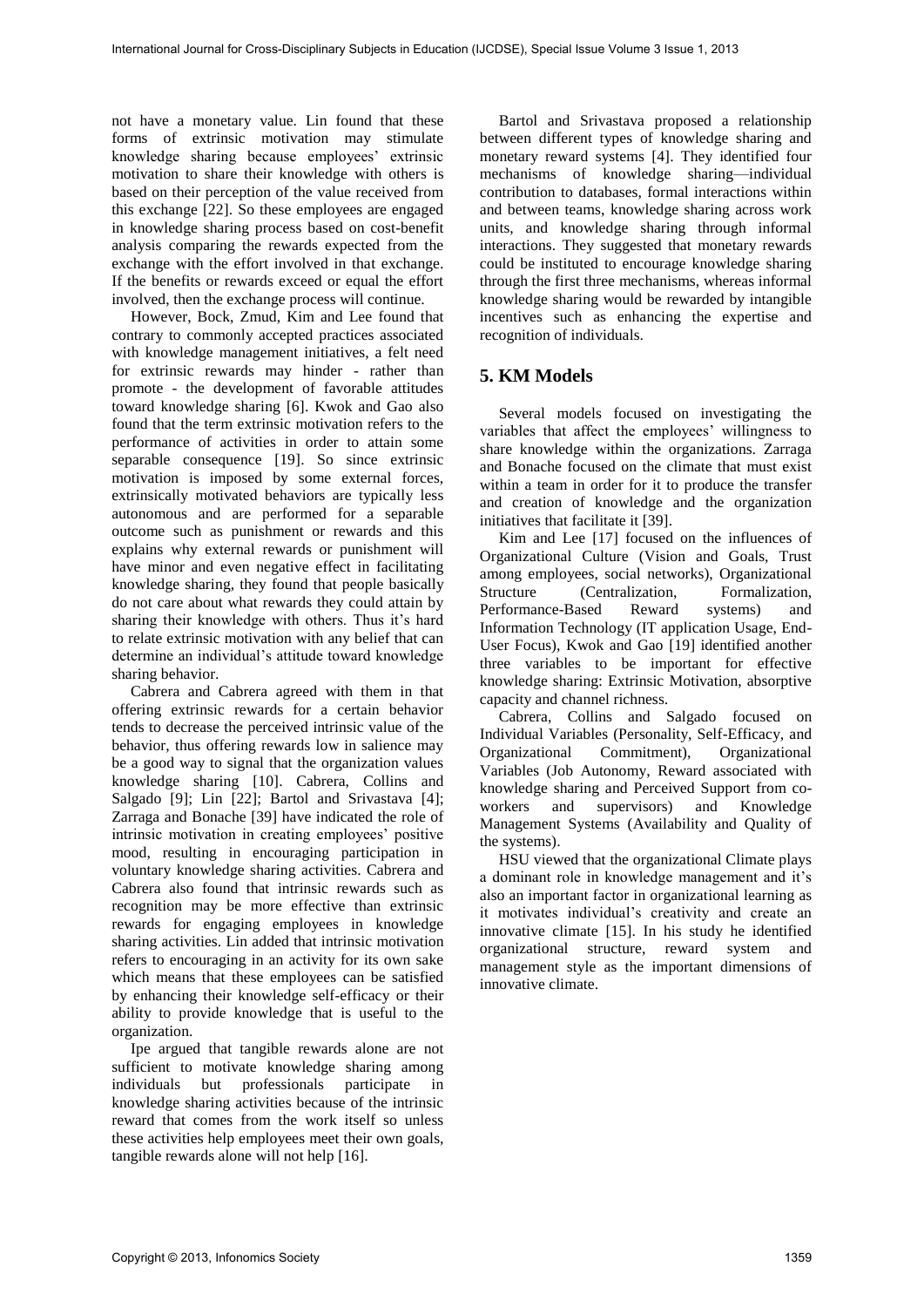## **6. Research Framework**

Figure 1. Research Framework



## **7. Research Design**

A structured questionnaire was designed to survey employees working at one of the main and well known banks in the Egyptian banking industry in order to measure their intention to share knowledge. The questionnaire contained 50 variables arranged in 5 groups and a demographics section.

Group 1: The items for the Intention to share knowledge variable are adapted from Fishbein and Ajzen's research. Five items are used to measure Intention to share knowledge.

- Two items (Qusetion1-2) assess intention to share explicit knowledge
- Three items (Question 3-5) assess intention to share implicit knowledge.

Group 2: The affective, continuance, and normative commitment scales (ACNCS) of Allen and Meyer (1990) are used to measure the first independent variable Organizational Commitment. This scale is represented by 24 items to measure organizational commitment.

24 items (Question 6-29) assess commitment.

Group 3: The items used to measure Extrinsic Rewards are adapted from previous study conducted by Bock et.al (2005). This scale is represented by

• Two items (Questions 30-31).

Group 4: The items used to measure Leadership Style are adapted from the measures of leadership support and consideration developed by House and Dessler (1974).

• Five items (Questions 32-36).

Group 5: The items used to measure the Organizational Structure are adapted from Khandwalla's (1976/1977) scale, which measures the degree to which organizations reflected mechanistic or organic characteristics. This scale is represented by 14 items

- Seven items (Questions 37-43) asses the organization's tendency to mechanistic structure,
- Seven items (Questions 44-50) asses the organization's tendency to organic structure.

The survey was administered at the Commercial International bank in Egypt which is one of the biggest and wide spread organizations in the Egyptian banking industry, when 150 respondents from the bank were chosen for the survey. 100 valid questionnaires were returned.

## **7.1. Frequencies**

- 80% of respondents agreed that they will share work documents, while only 9% disagreed.
- 85% agreed that they will share manuals, methodologies and models, and only 3% disagreed.
- 82% intend to share their experience, while only 8% disagree, and 10% were neutral.
- 86% will try to share their educational knowledge, only 4% disagree.
- 50% would be very happy to spend the rest of their career with this organization, 22% disagree, and 28% were neutral.
- 69% really feel as if this organization's problems are their own, 13% disagree, and 18% were neutral.
- 56% feel it would be very hard for them to leave their organization now, even if they want to, 16% disagree, and 28% were neutral.
- 48% agreed that jumping from organization to organization does is not unethical, 13% disagree, and 39% were neutral.
- 60% of respondents agreed that there have highly structured channels of communication and a highly restricted access to important financial and operating information, 17% disagree, and 23% were neutral.
- 49% of respondents agreed that they have a uniform managerial style throughout the business unit, 22% disagree, and 29% were neutral.
- 50% of respondents agreed that the most say in decision making is to formal line managers, 16% disagree and 34% were neutral.
- 54% of the respondents agreed that true management principles are held despite any changes in business conditions, 18% disagree and 28% were neutral.
- 49% of the respondents agreed on always getting personnel to follow the formally laid down procedures, 10% disagree, and 41% were neutral.
- 42% of the respondents agreed that there is tight formal control of most operations by means of sophisticated control and information systems, 18% disagree, and 40% were neutral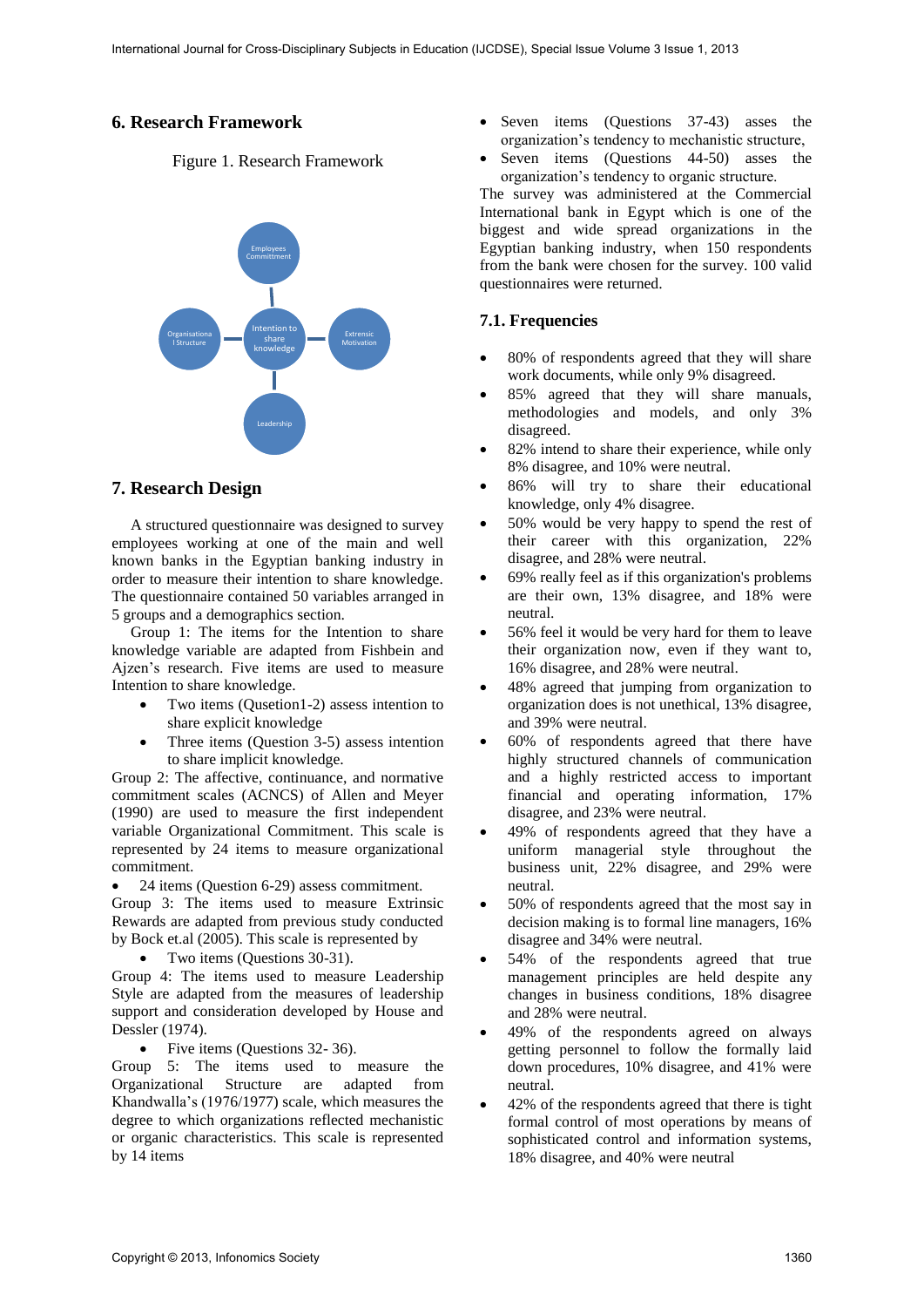- 57% agreed that line and staff personnel adhere closely to formal job descriptions, 17% disagree and 29% were neutral
- 49% of the respondents agreed that they have open channels of communication with important financial and operating information flowing quite freely throughout the organization, 20% disagree, and 30% were neutral.
- 44% of respondents agreed that the managers' operating styles are allowed to range freely from the very formal to the very informal, 17% disagree, and 39% were neutral.
- 40% of respondents agreed that experts in a given situation have the most say in decision making even if this means bypassing formal line authority, 26% disagree, and 34% were neutral.
- 40% of respondents agreed that they are adapting freely to changing circumstances without too much concern for past practice, 26% disagree, and 34% were neutral.
- 42% agreed that there is a strong tendency to let the requirements of the situation and the individual's personality define proper on-job behavior, 19% disagree, and 39% were neutral.
- 70% of respondents agreed that their supervisor asks them for suggestions concerning how to carry out assignments, and 10% disagree.
- 64% of respondents agreed that their supervisor gives advance notice of changes, and 14% disagree.
- 52% of respondents agreed that their supervisor treats all people he supervises equally, and 22% disagree.
- 77% of respondents agreed that their supervisor is friendly and approachable, and only 6% disagree.
- 42% disagreed that they will receive monetary rewards in return for their knowledge sharing, 35% were neutral, and 23% agreed
- 23 % disagreed that they will receive additional points for promotion in return for sharing their knowledge, 36% were neutral, 41% agreed

#### **Demographics:**

- 52% of the respondents are male and 48% are female
- 93% of the respondents are aged from 25 to 35 and 7% are above 35
- 73% of respondents have college degree and 27% are post graduates
- 73% of the respondents worked for the bank less than 5 years, 21% worked from 5 to 10 years, and only 6% worked more than 10 years
- 68% of respondents are first line employees, 30% middle level, and only 2% are at the top management level

### **7.2. Testing the hypotheses**

H01: *There is no relationship between employees' commitment and their intention to share their knowledge.* 

Testing this using the relevant questions, Chi-square  $= 44.600$  (df=29, sig.=0.032).

This shows a significant relation between employee's commitment and their intention to share their knowledge. This would enable the authors to reject the null hypothesis. The interpretation is that employees' commitment seems to affect their intention to share knowledge. Committed employees are willing to spend the rest of their lives with the same organization and their primary concern is

organization's overall success.<br> $\underline{H}_0 2$ : There is no r  $There is no relationship between$ *Organizational Structure and employees' intention to share their knowledge.* 

Testing this using the relevant questions, Chi-square  $= 87.200$  (df=29, sig.=0.000).

This shows a significant relation between organizational structure and employees' intention to share their knowledge. This would enable the authors to reject the null hypothesis. The interpretation is that the organization structure seems to affect their intention to share knowledge. When organizations are organic where employees are encouraged to participate in decision making at all levels, there is strong emphasis on team work and employees empowerment, the employees are more likely to share their knowledge with others.

H0**3** *There is no relationship between Leadership Style and employees' intention to share their knowledge.* 

Testing this using the relevant questions, Chi-square  $= 61.920$  (df=15, sig.=0.000).

This shows a significant relation between the leadership style and employees' intention to share their knowledge. This would enable the authors to reject the null hypothesis. The interpretation is that leadership style seems to affect their intention to share knowledge. If the boss takes knowledge seriously, the rest of the company will follow. So the top level must understand the value of knowledge and motivate others to participate in knowledge sharing.

H0**4** *There is no relationship between Extrinsic Motivation and employees' intention to share their knowledge.* 

Testing this using the relevant questions, Chi-square  $= 108.44$  (df=8, sig.=0.000).

This shows a significant relation between extrinsic motivation and employees' intention to share their knowledge. This would enable the authors to reject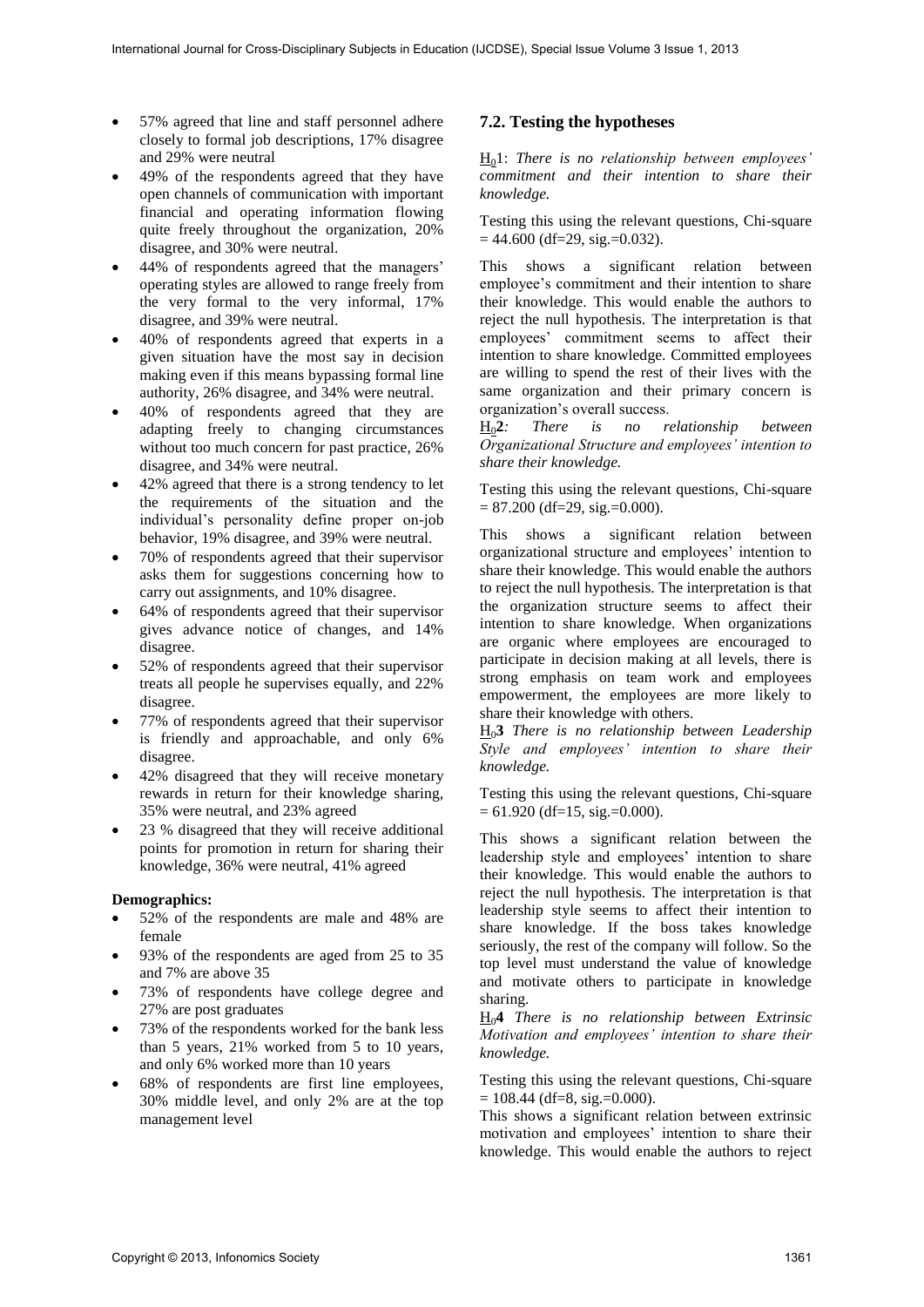the null hypothesis. The interpretation is that extrinsic motivation seems to affect their intention to share knowledge. When rewards are used effectively, they can motivate individuals to perform at higher levels. Employees' intention to share their knowledge with others is based on their perception of the value they will receive.

## **8. Conclusion**

The research aim was to investigate the main variables that affect knowledge sharing among employees within organization in the Egyptian context and to propose a model that helps these companies to increase employees' intention to share their knowledge. The analysis of research results showed consistency with previous studies where there is a significant relationship between employees' commitment to organization and their intention to share their knowledge. In other words, committed employees are more loyal to the organization and less likely to leave [9, 12 and 24]. Accordingly, committed employees seem to be more willing to share their knowledge with others within the organizations. Research findings also indicate that when organizations rely on organic structure which is characterized by flexibility, horizontal communication and teamwork, knowledge sharing is enhanced among employees. This finding is consistent with that of the study conducted by [8, 28]. In addition, stated that leadership style also affects the employees' intention to share knowledge which again seems consistent with the research findings of the study at hand [7, 26 and 34]. Finally, it was found that there is a significant relation between extrinsic rewards and the intention to share knowledge within organizations which is well supported by previous studies conducted by Bratol and Srivastava [4], Zarraga and Bonache [39], Taylor [35].

## **9. References**

[1] Allen, N.J. and Meyer, J.P. (1990). The Measurement and Antecedents of Affective, Continuance, and Normative Commitment to the Organization, Journal of Occupational Psychology, 63:1-18

[2] Amabile, T.M. (1998). How to Kill Creativity, Harvard Business Reviewy, 76 (5):76-87

[3] Argote, L. and Ingram, P. (2000). Knowledge Transfer: A Basis for Competitive Advantage in Firms, Organizational Behavior and Human Decision Process, 82 (1):150-169

[4] Bartol, K.M. and Srivastava A. (2002). Encouraging Knowledge Sharing: The Role of Organizational Reward Systems, Journal of Leadership and Organization Studies, 9 (1):64-76

[5] Bartol, K.M.; Srivastava A. and Locke, E.A. (2006). Empowering Leadership in Management Teams: Effects on Knowledge Sharing, Efficacy, and Performance, Academy of Management Journal , 49 (6):1239-1251

[6]Bock, G.W.; Zmud, R.; Kim, Y. and Lee, J. (2005). Behavioral Intention Formation in Knowledge Sharing: Examining the roles of Extrinsic Motivators, Social-Psychological Forces, and Organizational Climate, MIS Quarterly, 29 (1):87-111

[7]Bryant, Scott E. (2005). The Role of Transformational and Transactional Leadership in Creating, Sharing, and Exploiting Organizational Knowledge, The Journal of Leadership and Organizational Studies, 9 (4):32-44

[8]Burns, T. and Stalker, G. M. (2001). The Management of Innovation (Oxford: Oxford University Press).

[9]Cabrera, A.; Collins, W. and Salgado, J. (2006). Determinants of Individual Engagement in Knowledge Sharing, The International Journal of Human Resource Management 17 (2):245-264

[10]Cabrera, A. and Cabrera, E.F. (2006). Fostering Knowledge Sharing through People Management Practices, The International Journal of Human Resource Management 16 (5):720-735

[11]Chen, CH. and Lin, B. (2004). The effects of environment, Knowledge Attribute, Organizational Climate, and Firm Characteristics on Knowledge Sourcing Decisions, R&D Management 34(2):137-146

[12]Gallie, D.; Felstead, A. and Green, F. (2001). Employer Policies and Organizational Commitment in Britain, Journal of Management Studies 38(8): 1081-1101

[13]Gao, F.; Lie,M. and Clarke, S. (2008). Knowledge, Management, and Knowledge Management in business operations, Journal of Knowledge Management 12(2):3-17

[14]Guptill, J. (2005). Knowledge Management in Health Care, Journal Health Care Finance 31(3):10-14

[15]HSU, L. (2006). The Impact of Industrial Characteristics and Organizational Climate on KMS and BIP-Taiwan Bioscience industry, Journal of Computer Information Systems : 8-17

[16]IPE, M. (2003). Knowledge Sharing in Organizations: A Conceptual Framework, Human Resource Development Review 2(4) :337-359

[17]Kim, S. and Lee, H. (2006). The Impact of Organizational Context and Information Technology on Employee Knowledge-Sharing Capabilities, Public Administration Review : 370-385

[18]Kim, W.C. and Maurbogne, R.A. (1993). Procedural Justice, Attitudes, and Subsidiary Top Management Compliance with multinationals' Corporate Strategic Decisions, Academy of Management Journal 36(3):502- 526